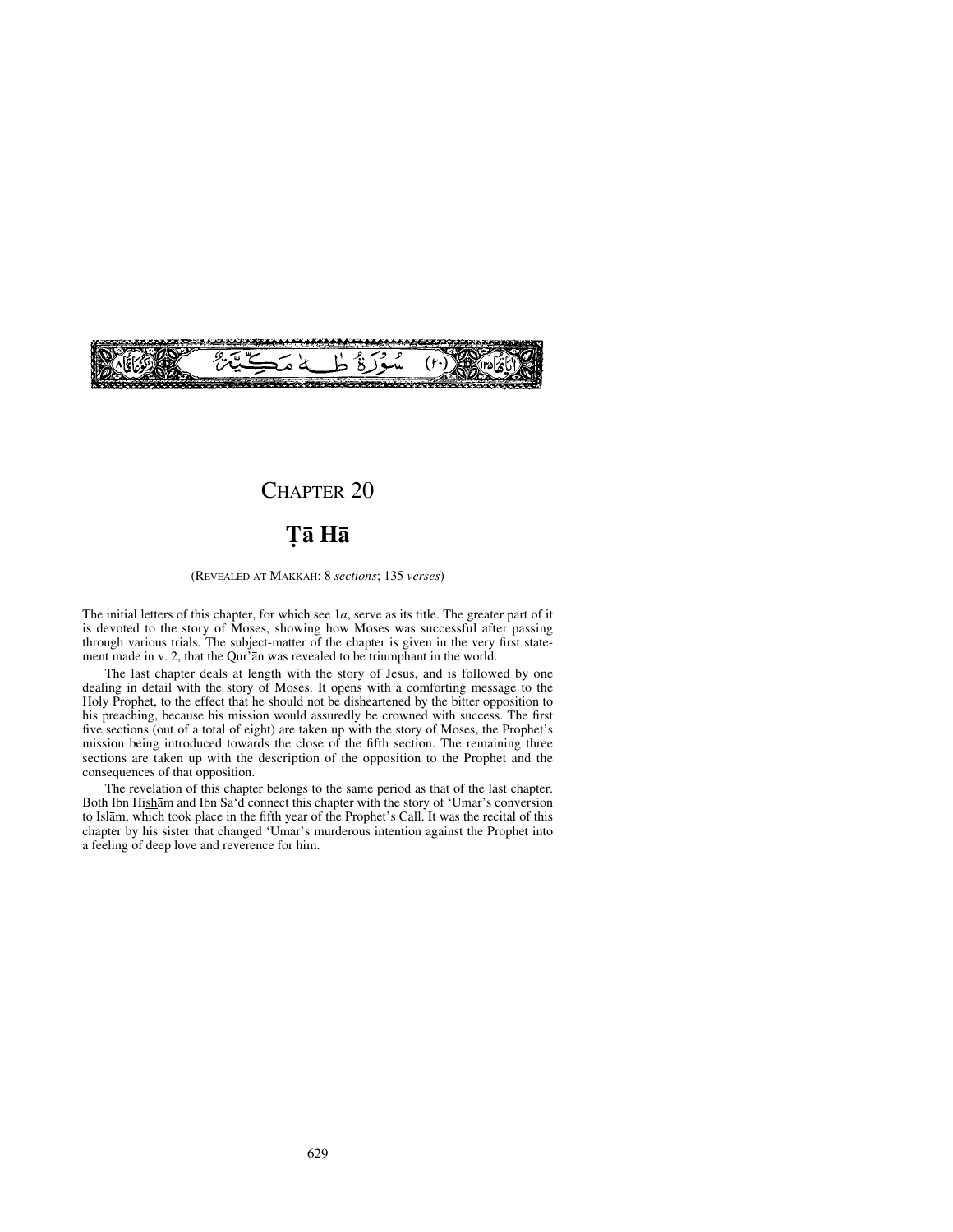### SECTION 1: **Moses is Called**

In the name of Allåh, the Beneficent, the Merciful.

**1** O man,*a*

**2** We have not revealed the Qur'ån to thee that thou mayest be unsuccessful;*a*

**3** But it is a reminder to him who fears:

**4** A revelation from Him Who created the earth and the high heavens.*a*

**5** The Beneficent is established on the Throne of Power.

**6** To Him belongs whatever is in the heavens and whatever is in the earth and whatever is between them and whatever is beneath the soil.

**7** And if thou utter the saying aloud, surely He knows the secret, and what is yet more hidden.*a*

**8** Allåh — there is no God but He. His are the most beautiful names.

طْهُ مَآآذَزَنْنَا عَلَيْكَ الْغَيْرَانَ لِتَتَثَقَّى هُ الآتَنْ كِرَةَ لِّمَنْ يَخْشَى هُمْ تَذْرُ لِلْأَصِّلَامِ خَلَقَ الْأَرْتَهِينَ وَالسَّمْلِةِ آلةَ جُبُدْمٌ عَلَى الْعَبْرْ مِثْنِ اسْتَوْبِي ۞ لَهُ مَا فِي السَّلْوٰتِ دَ مَا فِي الْأَنْرَاضِ دَ مَا بَدْنِهُمَا دَ مَا تَحْتَ الشَّرْيِ ۞ رَانُ تَجْهَزُ بِالْقَرْلِ فَإِنَّهُ يَعْلَمُ السِّدَّ دَ آخَفَىٰ۞

بِسْهِ اللهِ الدَّحْسُنِ الدَّحِيْمِ

آللهُ لَأَ اللّهَ الْكَرْهُو ۖ أَوَ أَدْيَهَ] وَالْحُسُنُى ۞

<sup>1</sup>*a. Tā hā*, a combination of the two letters *ţā* and *hā*, is, according to I'Ab and other early commentators, a word meaning *O man*. AH quotes two couplets of the poets of the tribe of 'Akk, showing that in their dialect *∆å hå* is a well-known phrase meaning *O man*, so that one of them would not answer you if you said *yå rajulu*, but would reply if you said *∆å hå*. The same authority says that *Ôå hå* is one of the names of the Holy Prophet. It is also explained as meaning *be at rest* (T, LL), being thus a word of comfort to the Holy Prophet.

<sup>2</sup>*a.* That is, it could not be that the Prophet, to whom the Qur'ån was revealed, should remain unsuccessful in bringing about the transformation for which it was revealed. It is a consolation, and at the same time a clear prophecy, that a mighty transformation will be brought about, not only in Arabia but in the whole world, for that was the object which the Holy Qur'ån had set out to accomplish from the first.

<sup>4</sup>*a.* The Qur'ån cannot be a failure, because it is a manifestation of the will of Him Who holds sway over all.

<sup>7</sup>*a.* The *secret* is that which a man hides in his heart, and *what is yet more hidden* is that which is in the subconscious mind. The conscious and the subconscious are all alike known to Allåh.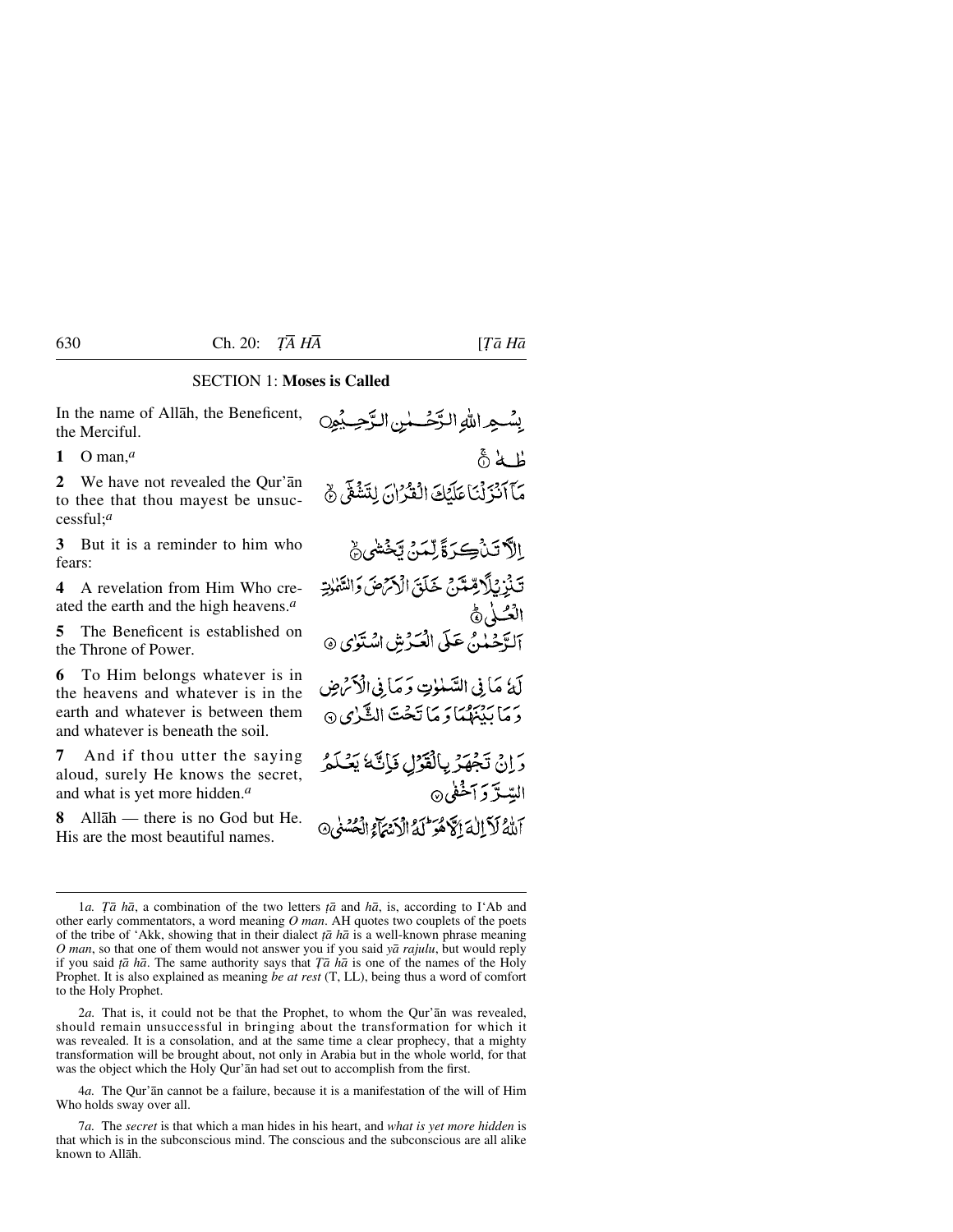**9** And has the story of Moses come to thee?

**10** When he saw a fire, he said to his people: Stay, I see a fire; haply I may bring to you therefrom a live coal or find guidance at the fire.*a*

**11** So when he came to it, a voice came: O Moses,

**12** Surely I am thy Lord, so take off thy shoes; surely thou art in the sacred valley Tuwā.<sup>*a*</sup>

**13** And I have chosen thee so listen to what is revealed:

**14** Surely I am Allåh, there is no God but I, so serve Me, and keep up prayer for My remembrance,

**15** Surely the Hour is coming — I am about to make it manifest*a* — so that every soul may be rewarded as it strives.

إِذْ رَا نَارًا فَقَالَ لِأَهْلِهِ امْكُنْزَاإِنِّيَ انَسْتُ تَاتَرَا لَعَلِّيَّ اٰتِيْكُمْ قِنْهَا بِعَبَسٍ آوْ آجِنٌ عَلَى النَّائِ هُ مَّ يِ ۞ فَلَمَّنَّآتَهُمَا نُؤْدِيَ يَبْدُسُي ١ إِذْمَ آَيَا بَرَبُّكَ فَاخْلَعْ نَعْلَنُكَ ۚ إِنَّكَ بِالْوَادِالْمُقَدَّسِ طُوَّى ﴾ وَ إِذَا اخْتَرْتُكَ فَأَسْتَعِعْ لِمَا يُرْخِي @ الَّبْنَيِّ آيَا اللَّهُ لَا اللَّهَ إِلَّا آيَا فَاعْدُ فِي وَآتِمِ الصَّلْوَةَ لِيْبِاكْرِيْ ۞ انَّ السَّاعَةَ إِيَّـهُ ۖ أَكَيَادُ أَخْفِيهَا لِتُجْزٰى كُلُّ نَفْسٍ بِيَا تَسْعٰى۞

Some think that  $T u w \bar{a}$  is the name of the valley; others interpret it as meaning *twice* (*blessed*). R gives a third explanation, saying that the word *∆uwå* (lit., *rolled up*) is spoken in reference to the election of Moses, so that he had not to exert himself to attain that great goal.

15*a. Ikhf å'* is one of the words which convey contrary significances, *concealing* or *removing that which conceals* a thing (LL). But that here it does not mean *concealing* is made clear by the context. It is the coming of the Hour and the meting out of rewards and punishments that the verse deals with, which is clearly *removing the veil* or *making* the hour *manifest*. It should be noted that the Hour does not necessarily signify the Resurrection; on the other hand, it very often indicates the *doom* of a people, *the hour of the departure of their glory and power*.

<sup>10</sup>*a.* As the verses that follow show, Moses received a Divine revelation on this occasion, and his seeing the fire was also a part of the revelation; it was with the spiritual eye that he saw it. The Holy Qur'ån has stated elsewhere that revelation is received only in three ways (42:51), and in each of these the recipient is really given particular senses with which to feel and see things; see 42:51*a*.

<sup>12</sup>*a.* The command to take off the shoes is a metaphorical expression for *making the heart vacant from care for family and property* (Bd). According to others: "It is a command to stay; like as you say to him whom you desire to stay, Take off thy garment and thy boots and the like" (T, LL).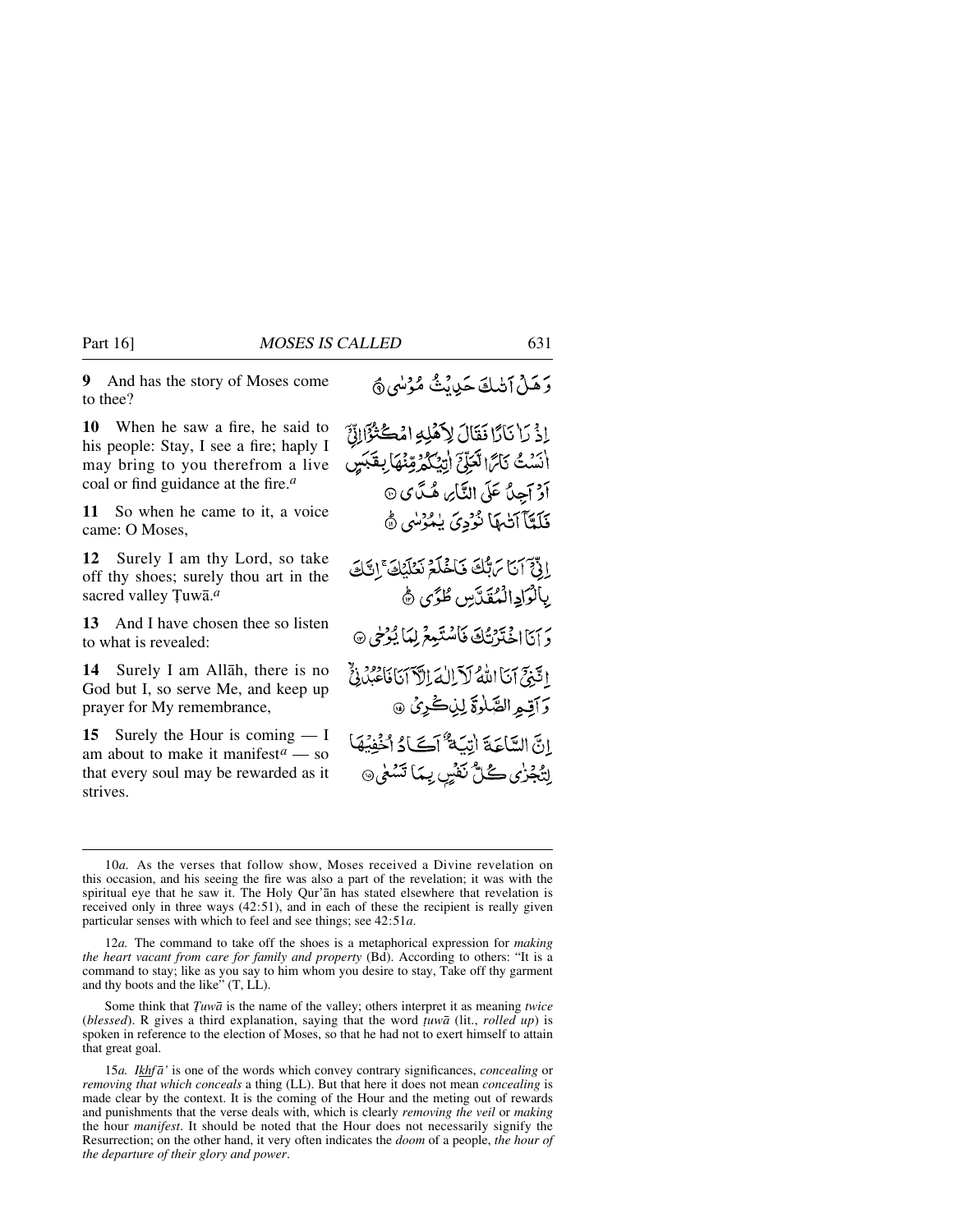**16** So let not him, who believes not in it and follows his low desire, turn thee away from it, lest thou perish.

**17** And what is this in thy right hand, O Moses?

**18** He said: This is my staff — I lean on it, and I beat the leaves with it for my sheep, and I have other uses for it.

**19** He said: Cast it down, O Moses.

**20** So he cast it down, and lo! it was a serpent, gliding.*a*

**21** He said: Seize it and fear not. We shall return it to its former state.

**22** And press thy hand to thy side, it will come out white without evil another sign:*a*

**23** That We may show thee of Our greater signs.

**24** Go to Pharaoh, surely he has exceeded the limits.

#### SECTION 2: **Moses and Aaron go to Pharaoh**

**25** He said: My Lord, expand my breast for me:

**26** And ease my affair for me:

22*a*. Bearing in mind what has been said above, the *yad baida*' has also a deeper meaning. Literally *a white hand*, it signifies *an argument made very clear* (T); and a *demonstrating* or *demonstrated argument* or *allegation* or *evidence* (LL). The deeper significance in this case was that his arguments would prevail.

فَلَا يَصُدَّنَّكَ عَنْهَا مَنْ لَأَيْؤُمِنُ بِهَا دَاتَيْبَرَ هَوْبِهُ فَيَتَزَرْى ۞ وَمَا تِلْكَ بِيَبِيْنِكَ لِمُؤْسَى ﴾ قَالَ هِيَ عَصَائِ ٱتَوَكَّدُّا عَلَيْنَادَاَهُنَّ بِهَأْعَلَىٰ غَنَيْمِي وَلِيَ ذِيْهَاَهَا ٰ رِبُّ أَخْرُبِيِ۞ قَالَ أَلْقِهَاْ يٰمُدُسٰي ۞ قَالَقْهَا فَإِذَاهِيَ حَيَّةٌ تَسْعَى ۞ قَالَ خُذُهَا دَ لَا تَخَفْ تَفْقَدَ بِمُدْرُهُ هَا سِدْرَتْهَا الْأَدْوُلِيِّ @ وَاضْعُمْ يَدَاكَ إِلَىٰ جَنَاحِكَ تَخْرُجُ بَيْضَآءَ مِنْ غَيْرِ سُوْءٍ أَنَةً أَخْبِرْي ۞ لِدُرَبِكَ مِنْ الِبْنِنَا الْكُبْرُى ﴾ إِذْ هَبْ إِلَىٰ فِدْعَوْنَ إِنَّ كَالَمَحْ هَلْ هَيْ

قَالَ رَبِّ اشْرَحْ لِي صَدْرِهِ ﴾ وَيَبِّدْ لِيَّ آمُدِيُّ ۞

<sup>20</sup>*a.* All this was experienced by Moses in that particular state in which the recipient of a revelation finds himself at the time of the revelation; see 7:108*a*. What was shown to Moses on this occasion had a deeper significance beneath it; see v. 23, where the object of showing these signs is stated to be that *We may show thee of Our greater signs*. Thus the two signs mentioned here were really indications of something greater. The word 'aşa stands metaphorically for a community; see 2:60a. Hence the sight of his staff becoming a gliding serpent was shown to him as an indication that his community, i.e., the Israelite people, who had been reduced to a state of slavery under Pharaoh, would soon become a living nation.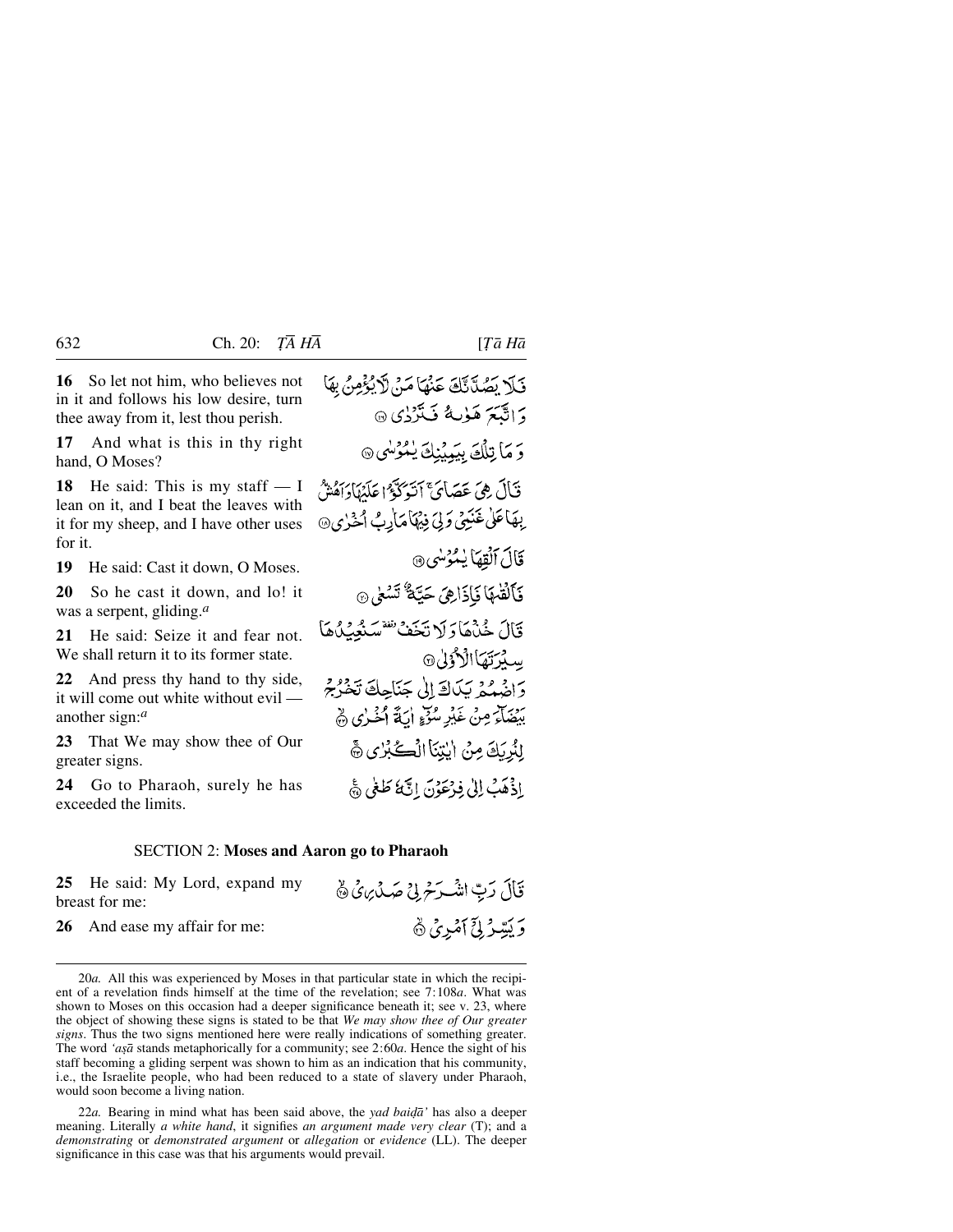**27** And loose the knot from my tongue,*a*

**28** (That) they may understand my word.

**29** And give to me an aider from my family:*a*

**30** Aaron, my brother;

**31** Add to my strength by him,

**32** And make him share my task —

**33** So that we may glorify Thee much,

**34** And much remember Thee.

**35** Surely, Thou art ever Seeing us.

**36** He said: Thou art indeed granted thy petition, O Moses.

**37** And indeed We bestowed on thee a favour at another time,

**38** When We revealed to thy mother that which was revealed:

**39** Put him into a chest, then cast it into the river, the river will cast it upon the shore — there an enemy to Me and an enemy to him shall take him up. And I shed on thee love from Me; and that thou mayest be brought up before My eyes.*a*

وَ احْلُلْ عُقْدَةً قِنْ لِّسَانِيْ لَهُ بَفَقَهُوْا قَوْلِيْ؟ وَ اِجْعَلْ لِّيْ وَزِيْزًا مِّنْ أَهْلِيْ ﴾ هٰ دُوْنَ أَخِي ۞ اشْكُ وَ بِهِ آمُ رِىْ ﴾ دَ آَشْرِكْهُ فِيٍّ آمُرِيُ ۞ **َّكَنْ نُسَبِّحَكَ كَثِيْرًا** ۞ وَّنَنْ كُرَكَ كَشِبْرًاهُ إِنَّكَ كُنْتَ بِنَا بَصِيْرًا مَ قَالَ قَدْ أَوْتِيْتَ سُؤْلَكَ يٰمُؤْسُ دَيْقِينَ مَنَتَنَا عَلَيْكَ مَيَرَّةً أَخْزَى هُيَّ إِذْ آرْحَيْنَا إِلَىٰ أُمِّكَ مَا يُرْحَى ﴾ أَنِ الْخَٰذِيْبُ فِي التَّابُوُتِ فَافَنِ فِيْهِ فِي الْيَمِّرِ فَلْيُلْقِهِ الْيَمُّرُ بِالسَّاحِلِ بَأَخُذٌهُ عَبْدُوٌّ بِيِّ دَعَبْدُوٌّ لَهُ ۖ وَ ٱلۡقَيۡتُ عَلَيۡكَ مَحَبَّةً مِّنِّيٌّ وَلِتَصْنَعَ عَـ عَيْنُهُمُ ﴾

<sup>27</sup>*a.* It is to put an unnatural interpretation on the words to search for the knot or impediment of the tongue in the burning of it. The *'uqdah of the tongue* is *the coarseness* or *roughness* of it (LA). And the man who has *'uqdah* (i.e., *knot*) in his tongue is called *'aqid*, explained as meaning *a man having an impediment in his tongue, unable to speak freely* (LL).

<sup>29</sup>*a. Wazßr* (from *wizr*, meaning *burden*) is literally *one who bears a burden*, and hence *an aider* or *helper*, because he bears the burden of another. It may also be rendered as *minister*, as the word is extensively used as signifying *a minister of a king*.

<sup>39</sup>*a.* This is in accordance with the Bible narrative. Moses was born at a time when Pharaoh had commanded all male children born to the Israelites to be thrown into the Nile. Moses' mother kept him concealed for three months, and at last, unable to hide him any longer, cast him upon the river in an ark of bulrushes, whence he was picked up by Pharaoh's daughter (Exod. 2:1–10).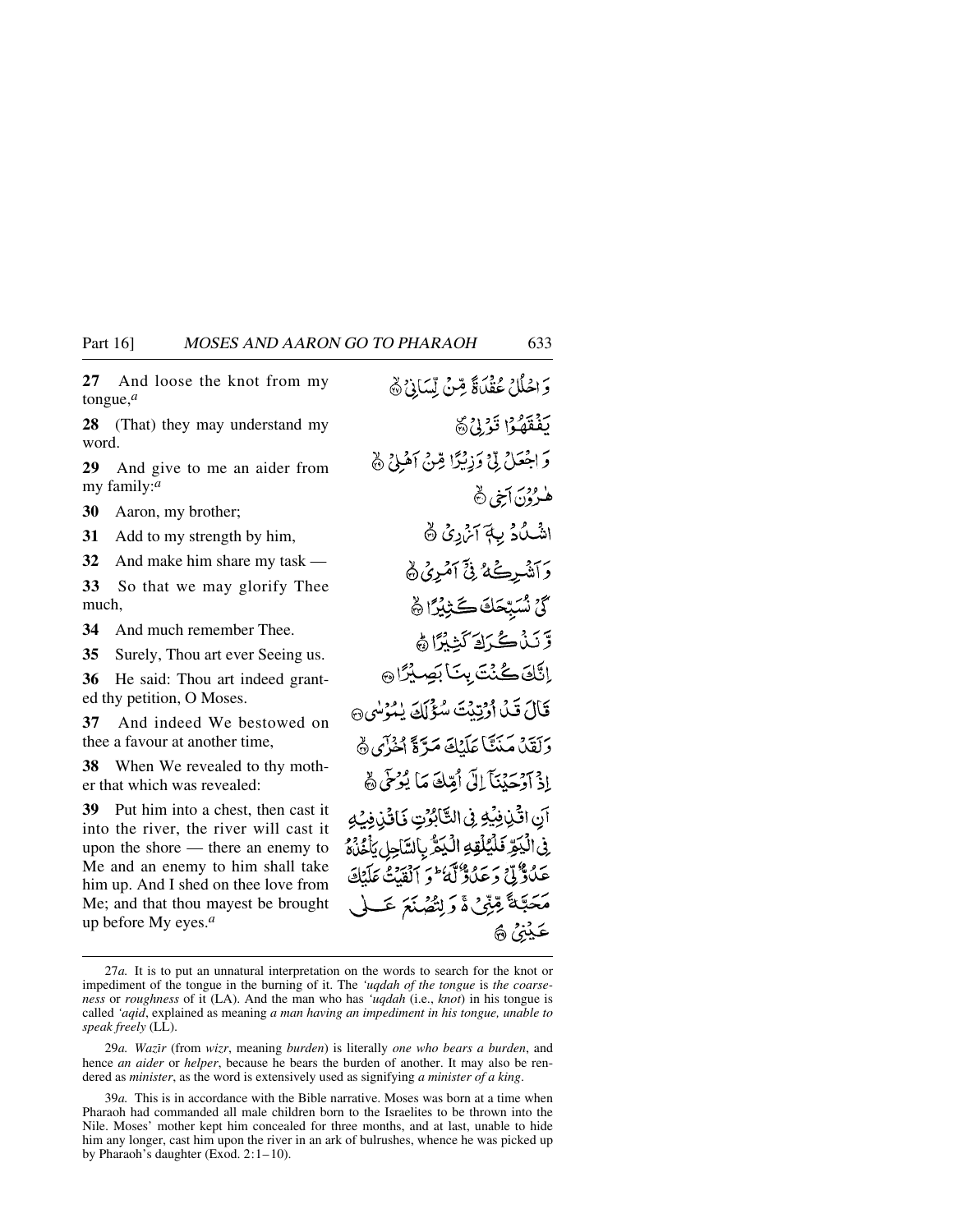**40** When thy sister went and said: Shall I direct you to one who will take charge of him? So We brought thee back to thy mother that her eye might be cooled and she should not grieve.*a* And thou didst kill a man, then We delivered thee from grief, and tried thee with (many) trials. Then thou didst stay for years among the people of Midian. Then thou camest hither as ordained, O Moses.*b*

**41** And I have chosen thee for Myself.

**42** Go thou and thy brother with My messages and be not remiss in remembering Me.

**43** Go both of you to Pharaoh, surely he is inordinate;

**44** Then speak to him a gentle word, haply he may mind or fear.

**45** They said: Our Lord, we fear lest he hasten to do evil to us or be inordinate.

**46** He said: Fear not, surely I am with you  $\frac{1}{1}$  do hear and see.

**47** So go you to him and say: Surely we are two messengers of thy Lord; so send forth the Children of Israel with us; and torment them not. Indeed we have brought to thee a message from thy Lord, and peace to him who follows the guidance.

**48** It has indeed been revealed to us that punishment will overtake him who rejects and turns away.*a*

إِذْ تَنْشِئَ أَخْتُكَ فَتَقُوْلُ هَارُ أَدْلَكُمْ ۚ عَلَىٰ مَنْ يَكْفُلُهُ ۚ فَرَجَعۡنَٰكَ إِلَىٰٓ أَمِّكَ كَيۡ تَقَدَّعَيْنَهَا َ لَا تَحْزَنَ َهُ وَ قَتَلَتَ نَفْسًا فَنَجَّيْنِكَ مِنَ الْغَيِّرِ وَفَتَتَّكَ فُتُوَكَّاةٌ فَلَبِثْتَ سِنِيْنَ فِيَّ آهُلِ مَدْيَنَ لَهُ شُمَّ جِئْتَ عَلَىٰ قَدَايَا ي<sup>ن</sup>ىمۇمىسى وَاصْطَنَعْتُكَ لِنَفْسِيٌ إِذْهَبُ أَنْتَ وَأَخْرُكَ بِالْيَتِي وَكَلَّ تَنِيَانِيٌ ذِكْرِيٌ۞ إذْهَبَآ إِلَىٰ فِرْعَوْنَ إِنَّهُ طَغِي فَقُوْلَا لَهُ قَوْلًا لَّيِّنَّا لَّعَلَّهُ بَتَنَاكَّرُ **آؤ ڪَئشي** @ فَبَالَا رَتَيْنَآ اتَّنَا نَخَابُ أَنْ لَفَ رُجَ عَلَيْنَآ أَدْ أَنْ يَظْغَىٰ ۞ قَالَ لاتَغَافَأَ إِنَّنِي مَعَكُمآ ٱسۡمَعُ وَٱلۡيِ۞ فَأَتِيْبُهُ فَقُوْلَا َإِنَّا رَسُوْلَا رَبَّكَ فَأَرْسِلُ مَعَنَا بَنِيٍّ إِسْرَاءِيْلَ ُوَلَا تُعَدِّدُهُ وَ قَلْ جِئْنُكَ بِأَيَةٍ قِنْ زَّبِّكَ فَرَ السَّلَامُ عَلَىٰ مَنِ اتَّبَعَ انْهُدُىٰ۞

إِنَّاقَكَ أَدْجِيَ إِلَيْنَآَ أَنَّ الْعَذَابَ عَلَى مَنْ ڪَٽَآپَ دَ تَدَڻُ @

<sup>40</sup>*a.* See Exod. 2:7– 9.

<sup>40</sup>*b.* See Exod. 2:11–15.

<sup>48</sup>*a.* This contains a clear warning to Pharaoh of his end in case of rejection. Moses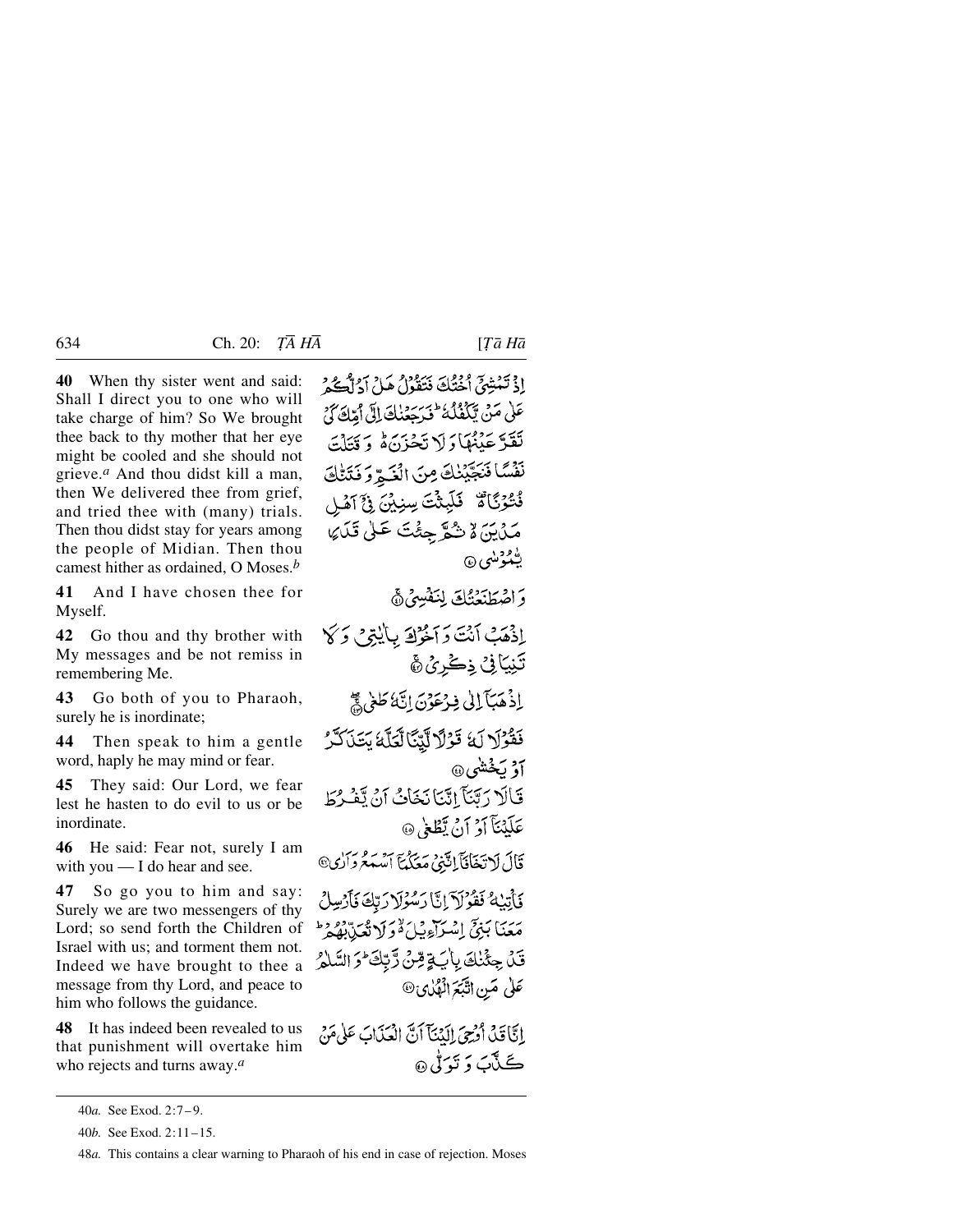**49** (Pharaoh) said: Who is your Lord, O Moses?

**50** He said: Our Lord is He Who gives to everything its creation, then guides (it).*a*

**51** He said: What then is the state of the former generations?

**52** He said: The knowledge thereof is with my Lord in a book; my Lord neither errs nor forgets —

**53** Who made the earth for you an expanse and made for you therein paths and sent down water from the clouds. Then thereby We bring forth pairs of various herbs.

**54** Eat and pasture your cattle. Surely there are signs in this for men of understanding.

قَالَ فَعَدْنَ مِنْ تَكْبَأَ بِمُؤْمَنِي ۞ قَالَ رَبُّنَا الَّذِيحَ آَعْظَى كُلَّ تَنْيُءٍ خَلْقَةُ ثةً هَباي۞ تَالَ فَمَا بَالُ الْقُرُونِ الْأَوْلٰى قَالَ عِلْمُهَا عِنْدَ مَرِبِّيٌ فِي كِتْبِ ۚ لَا يَضِلُّ ئرتي دَ لَا يَنْتَسَى هَ الَّذِيقَ جَعَلَ لَكُمُ الْأَسْرَضَ مَهْلًاا وَّسَلَكَ لَكُمْ فِيهَا سُبُلًا وَ آَنْزَلَ مِنَ السَّمَاءِ مَآءٌ فَأَخْرَجْنَا بِهَةَ أَنْزَوَاجًا قِنْ تَبَاتٍ شَتَّىٰ ﴾ كُلُوْا دَائِرْ عَدْا أَنْعَامَكَ عَمْرٌ إِنَّ فِي ذٰلِكَ لَأَيْتٍ لِّلأُولِي النُّهْمِ ثَجَّ

#### SECTION 3: **Moses and the Enchanters**

**55** From it We created you, and into it We shall return you, and from it raise you a second time.

**56** And truly We showed him all Our signs but he rejected and refused.

**57** Said he: Hast thou come to us to turn us out of our land by thy enchantment, O Moses?

**58** We too can bring to thee enchantment like it, so make an appointment

مِنْهَا خَلَقْنَكُمْ وَ فِيْهَا نُعِيدُ لَكُمْ وَ مِنْهَا نْخْبِجُكُمْ تَارَةً اُخْزِي ۞ وَلَقَنْ آرَيْنَهُ إيْتِنَاكُلُّهَا فَكَذَّبَ وَآَبِيْ قَالَ أَجِئْتَنَا لِتُخْرِجَنَا مِنْ أَمْ ضِنَا بېيىخوڭ يېمۇسى ۞ فَلَنَأْتِيَنَّكَ بِسِحْرٍ مِّتْلِهٖ فَاجْعَلْ بَيْنَنَا

and Aaron were directed to convey this message. The whole account of their actual going to Pharaoh and the delivery of this message is omitted here, and the next verse gives us Pharaoh's reply to their demand.

<sup>50</sup>*a.* This verse contains an argument for the necessity of Divine revelation. It says that, as Allåh has created everything, and then given it the qualities and means by which it can attain to perfection — for this is the true significance of *hadå*, i.e., *guides it* (*to its goal*) — so man also stands in need of spiritual and moral directions for his attainment to perfection.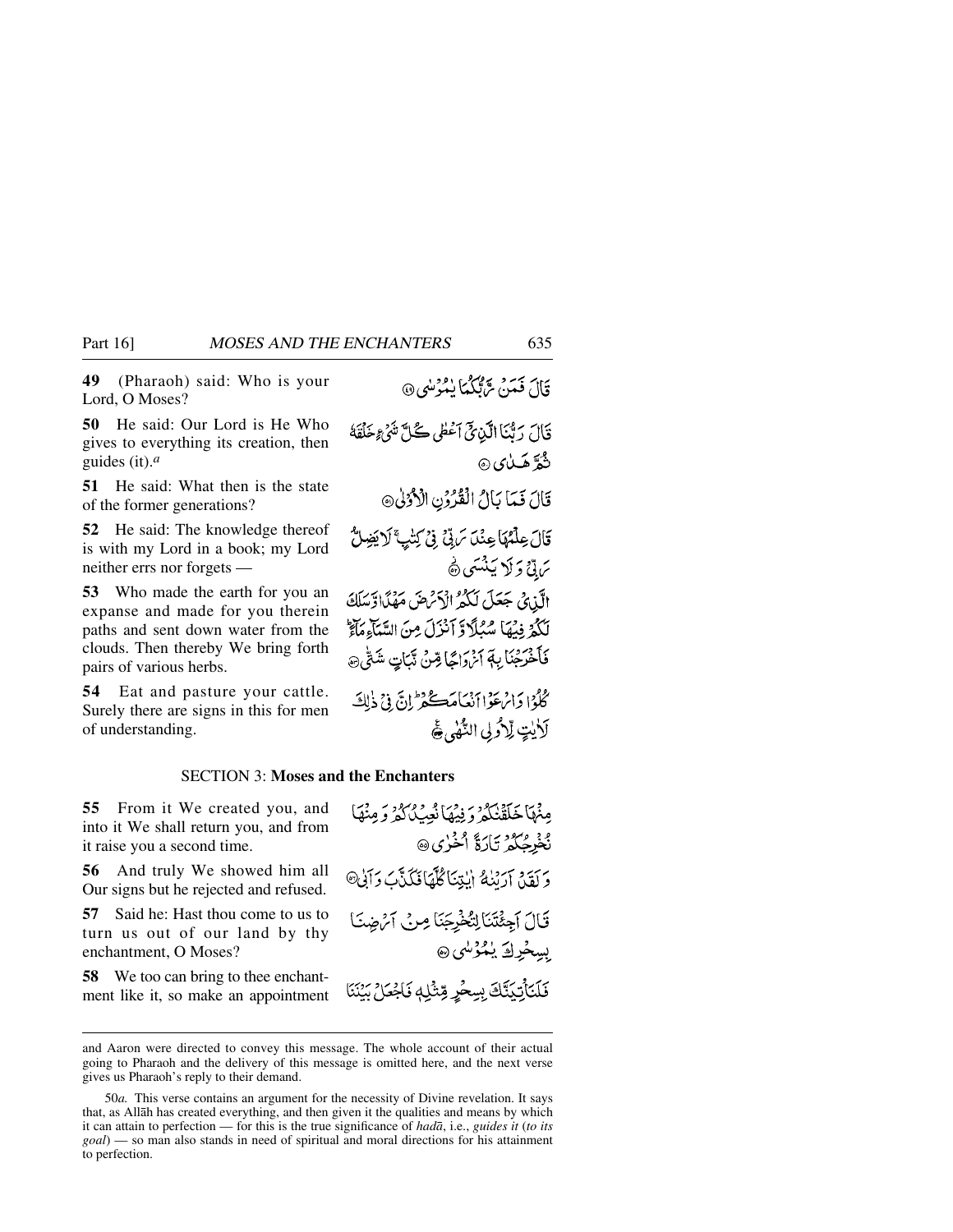between us and thee, which we break not, (neither) we nor thou, (in) a central place.

**59** (Moses) said: Your appointment is the day of the Festival, and let the people be gathered in the early forenoon.

**60** So Pharaoh went back and settled his plan, then came.

**61** Moses said to them: Woe to you! Forge not a lie against Allåh, lest He destroy you by punishment, and he fails indeed who forges (a lie).

**62** So they disputed one with another about their affair and kept the discourse secret.

**63** They said: These are surely two enchanters who would drive you out from your land by their enchantment, and destroy your excellent institutions.

**64** So settle your plan, then come in ranks, and he will succeed indeed this day who is uppermost.

**65** They said: O Moses, wilt thou cast, or shall we be the first to cast down?

**66** He said: Nay! Cast you down. Then lo! their cords and their rods it appeared to him by their enchantment as if they ran.*a*

**67** So Moses conceived fear in his mind.*a*

بِّحْرِجِكُمْ قِنْ أَرْضِكُمْ بِسِخْرِهِمَا وَبَذْهَبَا بِطَرِيْقَتِكُمُ الْمُثْلِيِّ ۞ نَآمِهِ وَاسْ مِهْمَ نَكْرٌ نَكْبَرَاءُ فِيهِ اصْلَاً ۚ وَقَبْلُ أَفْلَحَ الْيَوْمَرَ مَنِ اسْتَعْلَى @ قَالُوْا يُمُوْسَى إِمَّآ أَنْ تُلْقِيَ وَلِمَّآ أَنْ تَكَدُنَ أَوَّلَ مَنْ آلَعْي@ قَالَ بَلْ ٱلْقُوْا ۚ فَيَاذَا حِبَالُهُ مِرۡ وَ عِصِبِيْهِمْ ۚ يُحَيِّلُ إِلَيْهِ مِنْ سِعْرِهِمْ آٽَفَأتَسۡغيٰ۞ دَ) بِمَهْرَسَ فِي نَفْسِهِ جِبْيِفَةً مَّيْرَسُي ۞

<sup>66</sup>*a.* The forces of untruth appear to carry the day for a while, but are soon vanquished; see v. 69. Also compare 7:117, where these *cords and rods* are described as *their lies*.

<sup>67</sup>*a.* Moses feared that people might be misled.